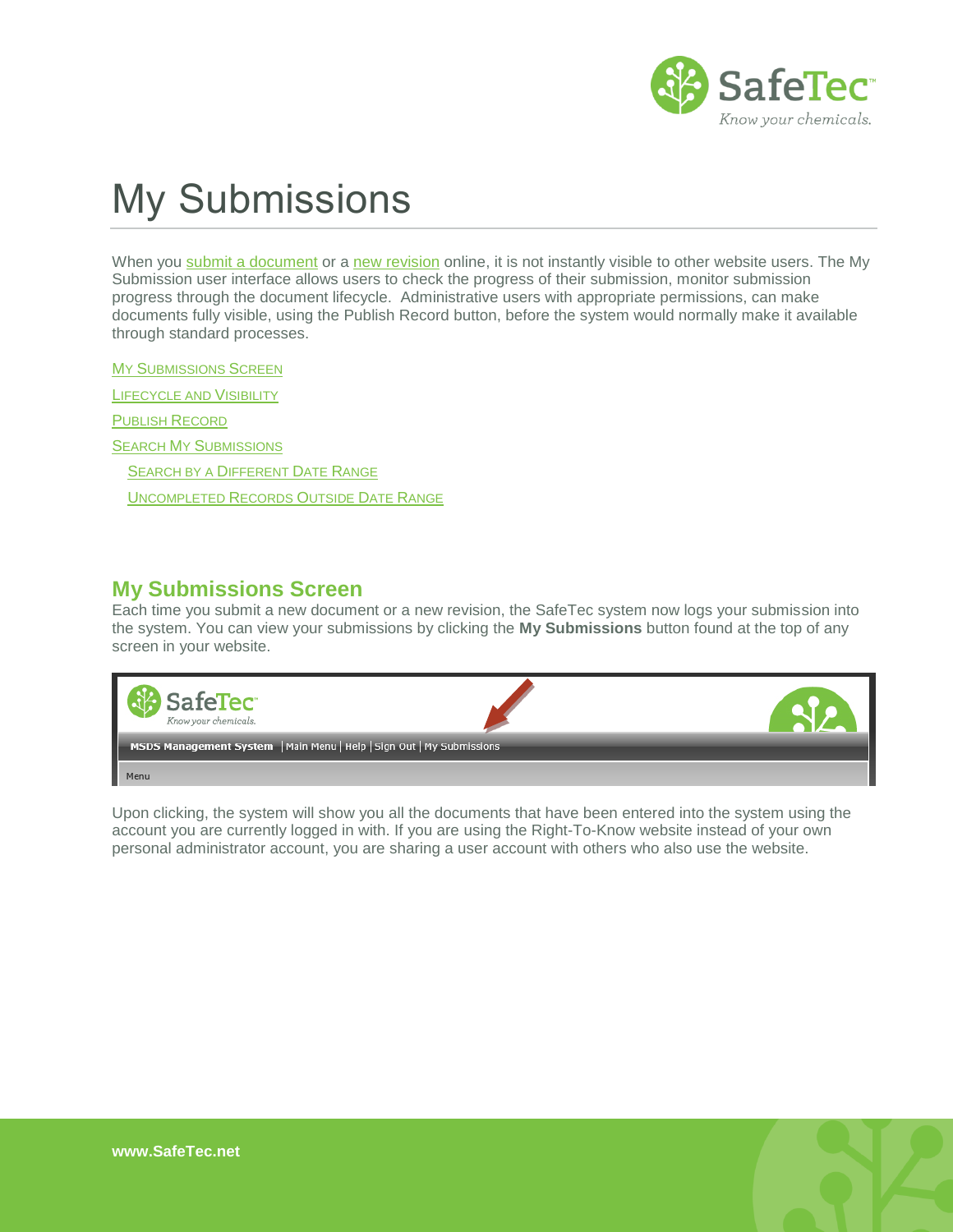

| <b>SafeTec</b><br>Know your chemicals.                                |                                |                    |                                             |                                                   |                       |                       |
|-----------------------------------------------------------------------|--------------------------------|--------------------|---------------------------------------------|---------------------------------------------------|-----------------------|-----------------------|
| MSDS Management System   Main Menu   Help   Sign Out   My Submissions |                                |                    |                                             |                                                   |                       |                       |
| $Menu$ > My Submissions                                               |                                |                    |                                             |                                                   |                       |                       |
| <b>Search</b><br><b>Show Submissions Since:</b>                       | 07/24/2015                     |                    | $\overline{\mathbf{v}}$                     | Include Uncompleted Records<br>Outside Date Range |                       |                       |
| <b>高Search</b>                                                        |                                |                    |                                             |                                                   |                       |                       |
| <b>My Submissions</b>                                                 |                                |                    |                                             |                                                   |                       |                       |
| Export to Excel                                                       |                                |                    |                                             |                                                   |                       |                       |
| <b>Product Name</b>                                                   | <b>Manufacturer</b>            | <b>MSDS Number</b> | <b>Revision Date Date Created Lifecycle</b> |                                                   |                       | <b>Workflow State</b> |
| <b>BIG ORANGE</b>                                                     | Zep, Inc.                      | MSDS-000813        | 9/16/2014                                   | 9/3/2015                                          | Data Capture Complete |                       |
| Potassium metabisulfite                                               | Thermo Fisher Scientific, Inc. | MSDS-000822        | 9/10/2014                                   | 9/23/2015                                         | Pending Data Capture  |                       |
| Propane                                                               | Airgas, Inc.                   | MSDS-000811        | 10/16/2014                                  | 9/3/2015                                          | Data Capture Complete |                       |
| <b>PURELL Sanitizing Hand Wipes</b>                                   | Gojo Industries, Inc.          | MSDS-000812        | 2/12/2015                                   | 9/3/2015                                          | Data Capture Complete |                       |
| <b>WD-40 Multi-Use Product Aerosol</b>                                | WD-40 Co., Ltd.                | MSDS-000823        | 7/20/2014                                   | 9/23/2015                                         | Pending Data Capture  |                       |

## <span id="page-1-0"></span>**Lifecycle and Visibility**

The Lifecycle refers to the path the document takes through our system processes. In particular, a significant amount of preprocessing is necessary before a document is "ready for prime time." The My Submissions page allows you to track the path the record takes through the system until then.

By adding a Lifecycle attribute to each record, we are able to configure additional tools in our system to aid in transparency and data analysis. This also allows us to prevent illegal system operations, such as submitting a New SDS Revision against a record that is still being processed, or from including an incomplete record in a report. The implementation of these safeguards will help prevent unintended operations.

In certain phases of the Lifecycle, the visibility of documents should be limited on our website. A document with limited visibility would typically not show up in (M)SDS Searches for most users.

Having mechanisms to control visibility is important so that users don't see SDSs returned in typical search results until they are completely processed. For example, let's say that a user submits a document. In some cases, EHS managers may not want general users to see the SDS record until after the document has been fully processed and the relevant data captured. On the other hand, we have heard from several customers that users also need a way to find and access records in between the time they submit them and the time it takes us to capture the data from the document.

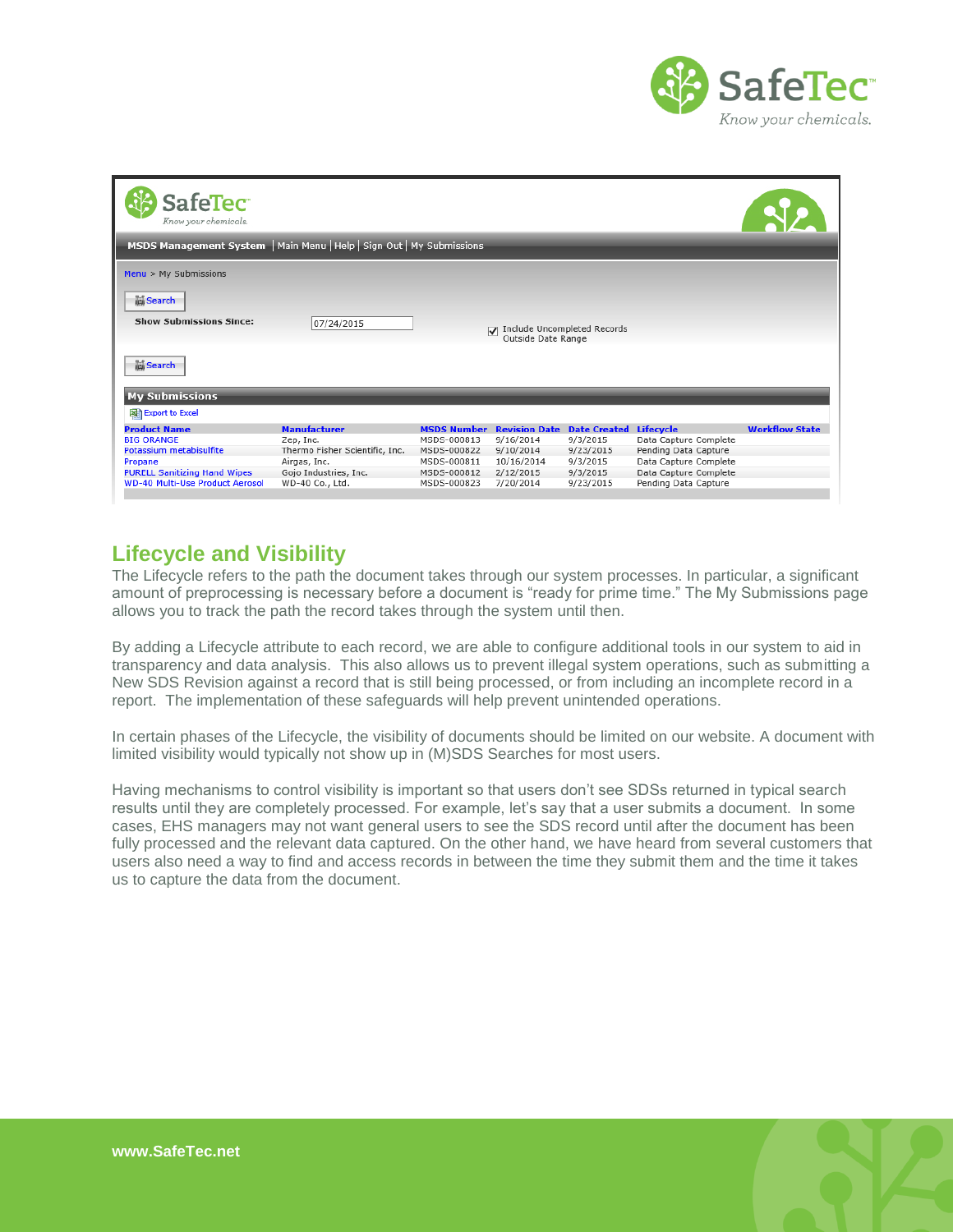

| <b>SafeTec</b><br>Know your chemicals.                                |                                |                    |                         |                                                   |                       |                       |
|-----------------------------------------------------------------------|--------------------------------|--------------------|-------------------------|---------------------------------------------------|-----------------------|-----------------------|
| MSDS Management System   Main Menu   Help   Sign Out   My Submissions |                                |                    |                         |                                                   |                       |                       |
| $Menu$ > My Submissions                                               |                                |                    |                         |                                                   |                       |                       |
| <b>Mi</b> Search                                                      |                                |                    |                         |                                                   |                       |                       |
| <b>Show Submissions Since:</b>                                        | 07/23/2015                     |                    | $\overline{\mathbf{v}}$ | Include Uncompleted Records<br>Outside Date Range |                       |                       |
| <b>idi</b> Search                                                     |                                |                    |                         |                                                   |                       |                       |
| <b>My Submissions</b>                                                 |                                |                    |                         |                                                   |                       |                       |
| Export to Excel                                                       |                                |                    |                         |                                                   |                       |                       |
| <b>Product Name</b>                                                   | <b>Manufacturer</b>            | <b>MSDS Number</b> | <b>Revision Date</b>    | <b>Date Created</b>                               | <b>Lifecycle</b>      | <b>Workflow State</b> |
| <b>BIG ORANGE</b>                                                     | Zep, Inc.                      | MSDS-000813        | 9/16/2014               | 9/3/2015                                          | Data Capture Complete |                       |
| Potassium metabisulfite                                               | Thermo Fisher Scientific, Inc. | MSDS-000822        | 9/10/2014               | 9/23/2015                                         | Pending Data Capture  |                       |
| Propane                                                               | Airgas, Inc.                   | MSDS-000811        | 10/16/2014              | 9/3/2015                                          | Data Capture Complete |                       |
| <b>PURELL Sanitizing Hand Wipes</b>                                   | Gojo Industries, Inc.          | MSDS-000812        | 2/12/2015               | 9/3/2015                                          | Data Capture Complete |                       |
| <b>WD-40 Multi-Use Product Aerosol</b>                                | WD-40 Co., Ltd.                | MSDS-000823        | 7/20/2014               | 9/23/2015                                         | Pending Data Capture  |                       |
|                                                                       |                                |                    |                         |                                                   |                       |                       |

On the My Submissions page, the *Lifecycle* information tells you the status of where SafeTec is with capturing data from the document submitted, which also impacts the visibility of the document to other website users. There are several different *Lifecycle* status. The primary two cases are:

- **Pending Data Capture**: This is a document that was only recently submitted. At this time, the document is not visible on the Right To Know website, the chemical is not included in reports, and the ability to Submit a New Revision of This (M)SDS on the (M)SDS detail page has become deactivated.
- **Data Capture Complete**: All the data that SafeTec captures from documents has been entered into our system, making the document visible and searchable based on various different fields on all websites. In addition, the chemical will also be included in reports, and the Submit a New Revision of This (M)SDS button on the (M)SDS Detail page will once again be active.

In addition, you might see the following *Lifecycle* status (not pictured above):

<span id="page-2-0"></span> **Blocked Data Capture**: There is an issue preventing data capture from being performed on a record. One common reason could be if your company has a workflow chemical review, as data capture may not happen until the chemical has been approved for use. If you do not have a workflow chemical review, and it has been greater than five days since you have made your chemical submission, please contact [customerassistance@safetec.net,](mailto:customerassistance@safetec.net) and they will look into the issue.

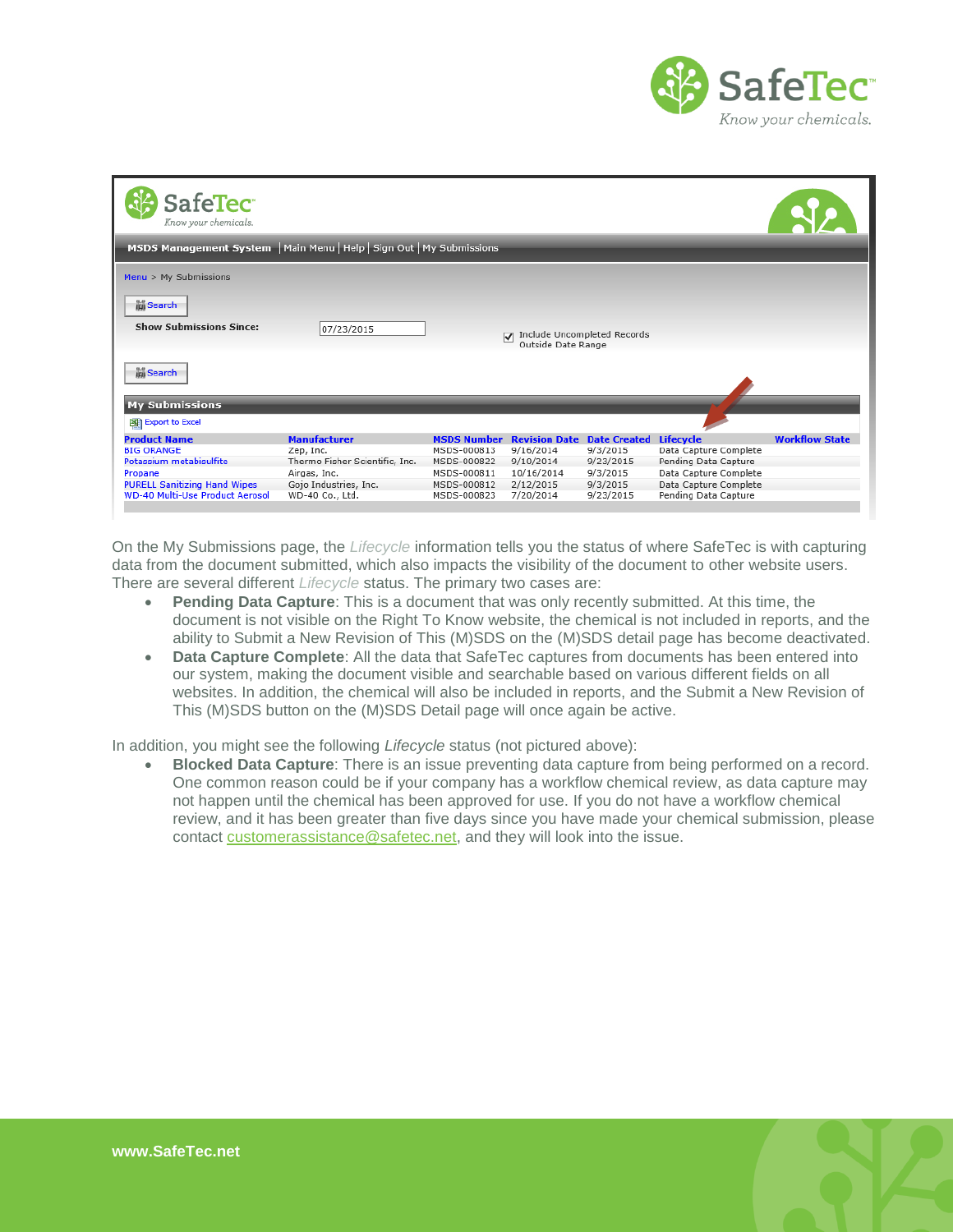

# **Publish Record**

As talked about in the [Lifecycle and Visibility](#page-1-0) section, if a chemical is still **Pending Data Capture**, it is not visible on the website and will not populate in a product search. If you need this chemical to be visible to other users, SafeTec has constructed a way to allow visibly before the data capture has been completed.

1. On the My Submissions screen, click the blue link of the product you are interested in making visible.

| <b>SafeTec</b><br>Know your chemicals.                                |                                                |                            |                                                   |                       |                                               |                       |
|-----------------------------------------------------------------------|------------------------------------------------|----------------------------|---------------------------------------------------|-----------------------|-----------------------------------------------|-----------------------|
| MSDS Management System   Main Menu   Help   Sign Out   My Submissions |                                                |                            |                                                   |                       |                                               |                       |
| $Menu$ > My Submissions                                               |                                                |                            |                                                   |                       |                                               |                       |
| <b>In Search</b><br><b>Show Submissions Since:</b>                    | 07/24/2015                                     |                            | Include Uncompleted Records<br>Outside Date Range |                       |                                               |                       |
| <b>In Search</b>                                                      |                                                |                            |                                                   |                       |                                               |                       |
| <b>My Submissions</b><br>Export to Excel                              |                                                |                            |                                                   |                       |                                               |                       |
| <b>Product Name</b>                                                   | <b>Manufacturer</b>                            | <b>MSDS Number</b>         | <b>Revision Date</b>                              | <b>Date Created</b>   | <b>Lifecycle</b>                              | <b>Workflow State</b> |
| <b>BIG ORANGE</b><br>Potassium metabisulfite                          | Zep, Inc.                                      | MSDS-000813<br>MSDS-000822 | 9/16/2014<br>9/10/2014                            | 9/3/2015<br>9/23/2015 | Data Capture Complete                         |                       |
| Propane                                                               | Thermo Fisher Scientific, Inc.<br>Airgas, Inc. | MSDS-000811                | 10/16/2014                                        | 9/3/2015              | Pending Data Capture<br>Data Capture Complete |                       |
| <b>PURELL Sanitizing Hand Wipes</b>                                   | Gojo Industries, Inc.                          | MSDS-000812                | 2/12/2015                                         | 9/3/2015              | Data Capture Complete                         |                       |
| <b>WD-40 Multi-Use Product Aerosol</b>                                | WD-40 Co., Ltd.                                | MSDS-000823                | 7/20/2014                                         | 9/23/2015             | Pending Data Capture                          |                       |

2. The website will open the chemical MSDS Detail page. Please note at the top of the page that it indicates that the record is still pending data capture. Click the **Publish Record** button.

| Message: This SDS record is being processed and is pending data capture.                                                   |                         |  |  |  |  |
|----------------------------------------------------------------------------------------------------------------------------|-------------------------|--|--|--|--|
| <b>Basic Information Regulations Properties Hazards First Aid PPE Safety Inventory WHMIS MSDS Labels GHS</b>               |                         |  |  |  |  |
| Niew MSDS Save A Submit New Revision Of This MSDS RU Start New Workflow Process SaveReport Chemical Spill A Publish Record |                         |  |  |  |  |
| <b>Product Name</b>                                                                                                        | Potassium metabisulfite |  |  |  |  |

3. The system will think for a brief moment, and then display a message saying that your record has been published. Your record is now available for others to view.

| Menu > MSDS Search > MSDS Detail                                                                          |                         |  |  |  |                    |            |
|-----------------------------------------------------------------------------------------------------------|-------------------------|--|--|--|--------------------|------------|
| The record was successfully published.                                                                    |                         |  |  |  |                    |            |
| Message: This SDS record is being processed and is pending data capture.                                  |                         |  |  |  |                    |            |
| <b>Basic Information Regulations Properties Hazards First Aid PPE Safety Inventory WHMIS</b>              |                         |  |  |  | <b>MSDS Labels</b> | <b>GHS</b> |
| View MSDS   Save Solbmit New Revision Of This MSDS   Start New Workflow Process New Report Chemical Spill |                         |  |  |  |                    |            |
| <b>Product Name</b>                                                                                       | Potassium metabisulfite |  |  |  |                    |            |

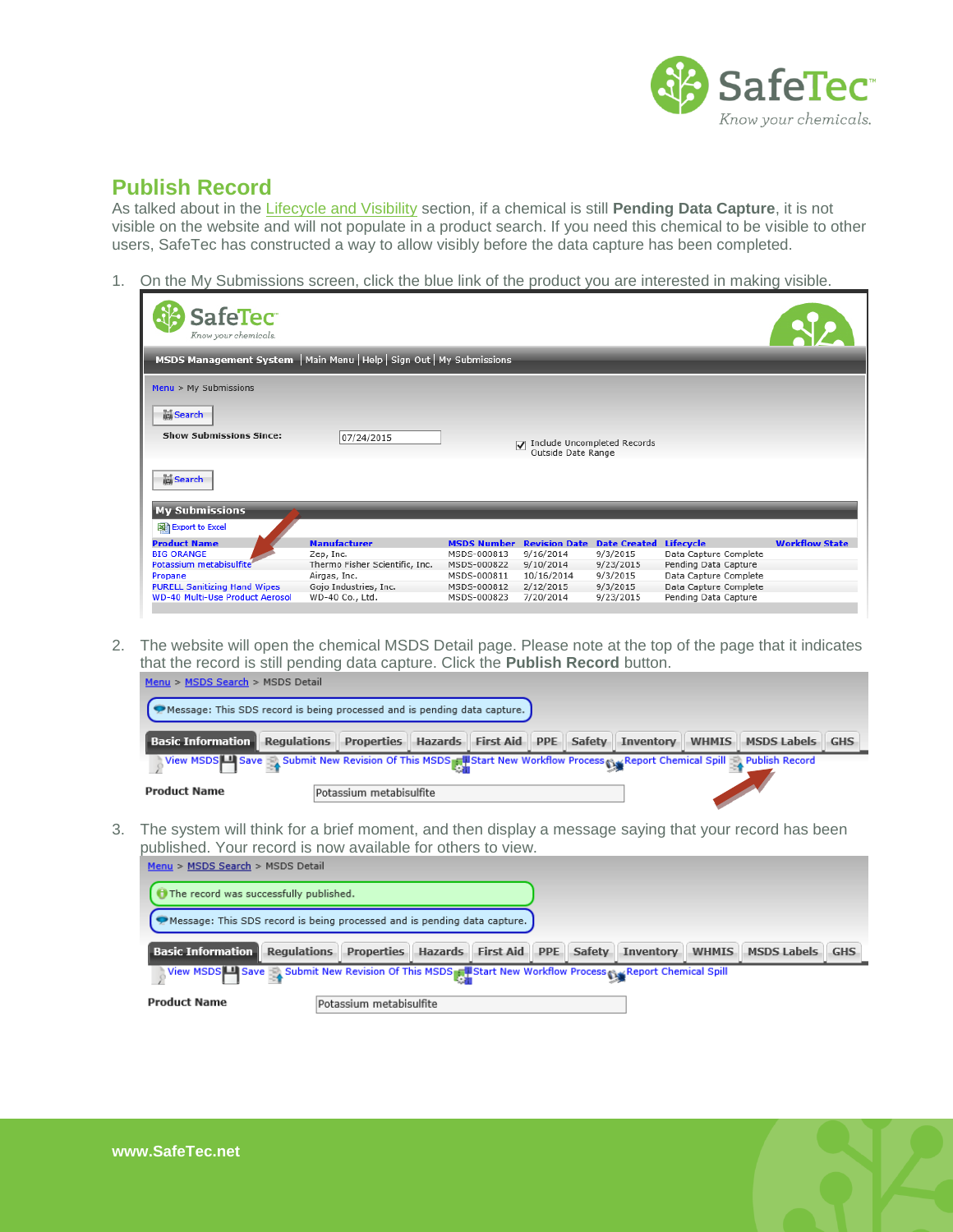

### <span id="page-4-0"></span>**Search My Submissions**

By default, the My Submissions page shows the documents you submitted in the last three months, and will include documents that have not completed outside of the date range.

#### <span id="page-4-1"></span>**Search by a Different Date Range**

By default, the My Submissions page shows the documents you submitted in the last three months. If you would like to view documents you submitted prior to that time period, or if you would like to shorten the time period, SafeTec has included a Search to assist.

1. From the My Submissions screen, click in the *Show Submissions Since* box that contains a date.

| <b>SafeTec</b><br>Know your chemicals.                                |                                |                    |                                             |                                                   |                       |                       |
|-----------------------------------------------------------------------|--------------------------------|--------------------|---------------------------------------------|---------------------------------------------------|-----------------------|-----------------------|
| MSDS Management System   Main Menu   Help   Sign Out   My Submissions |                                |                    |                                             |                                                   |                       |                       |
| $Menu$ > My Submissions                                               |                                |                    |                                             |                                                   |                       |                       |
| in Search<br><b>Show Submissions Since:</b>                           | 07/24/2015                     |                    | $\overline{v}$                              | Include Uncompleted Records<br>Outside Date Range |                       |                       |
| in Search                                                             |                                |                    |                                             |                                                   |                       |                       |
| <b>My Submissions</b>                                                 |                                |                    |                                             |                                                   |                       |                       |
| Export to Excel                                                       |                                |                    |                                             |                                                   |                       |                       |
| <b>Product Name</b>                                                   | <b>Manufacturer</b>            | <b>MSDS Number</b> | <b>Revision Date Date Created Lifecycle</b> |                                                   |                       | <b>Workflow State</b> |
| <b>BIG ORANGE</b>                                                     | Zep, Inc.                      | MSDS-000813        | 9/16/2014                                   | 9/3/2015                                          | Data Capture Complete |                       |
| Potassium metabisulfite                                               | Thermo Fisher Scientific, Inc. | MSDS-000822        | 9/10/2014                                   | 9/23/2015                                         | Pending Data Capture  |                       |
| Propane                                                               | Airgas, Inc.                   | MSDS-000811        | 10/16/2014                                  | 9/3/2015                                          | Data Capture Complete |                       |
| <b>PURELL Sanitizing Hand Wipes</b>                                   | Gojo Industries, Inc.          | MSDS-000812        | 2/12/2015                                   | 9/3/2015                                          | Data Capture Complete |                       |
| <b>WD-40 Multi-Use Product Aerosol</b>                                |                                |                    |                                             | 9/23/2015                                         | Pending Data Capture  |                       |

- 2. A pop up window will open that will allow you to adjust the date range. You have several options, including:
	- a. Selecting one of the standard date range configurations SafeTec has developed, including today, yesterday, Last 7 Days, Last 30 Days, This Month, or Last Month. If you use one of these selections, the window will automatically close and the *Show Submissions Since:* will show your new date range.
	- b. If you wish to create a custom data range, one option is to enter the information in the *Custom From* and *To* fields in the lower left of the pop up window. Your changes should be reflected on the calendar to the right. You will then have to click the Apply button to close this pop up window and to see your new date range in the *Show Submissions Since:* field.
	- c. A third option is to navigate to your dates using the calendar. Start by setting a start month and year on the left calendar, and then clicking a start date. To complete the date range, click on the ending month and year at the top of the right calendar and click an ending date. Your changes should be reflected in the date ranges in the lower left. You will then have to click the Apply button to close this pop up window and to see your new date range in the *Show Submissions Since:* field.

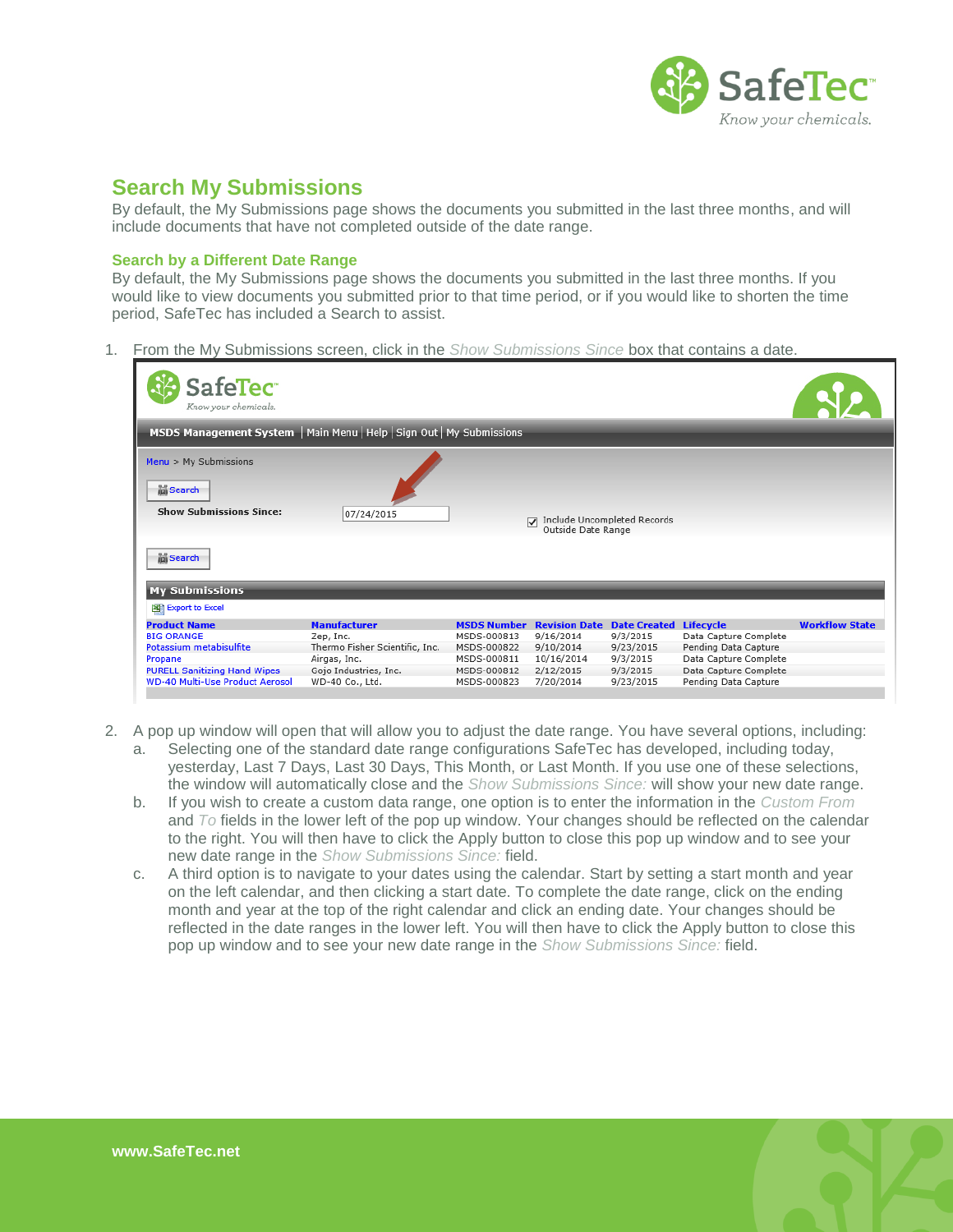

| <b>SafeTec</b><br>Know your chemicals.                                                               |                                    |                                                           |    |                |                             |    |                         |                |     |     |             |    |     |     |                         |             |        |    |
|------------------------------------------------------------------------------------------------------|------------------------------------|-----------------------------------------------------------|----|----------------|-----------------------------|----|-------------------------|----------------|-----|-----|-------------|----|-----|-----|-------------------------|-------------|--------|----|
| MSDS Management System   Main Menu   Help   Sign Out   My Submissions                                |                                    |                                                           |    |                |                             |    |                         |                |     |     |             |    |     |     |                         |             |        |    |
| $Menu$ > My Submissions                                                                              |                                    |                                                           |    |                |                             |    |                         |                |     |     |             |    |     |     |                         |             |        |    |
| Search                                                                                               |                                    |                                                           |    |                |                             |    |                         |                |     |     |             |    |     |     |                         |             |        |    |
| <b>Show Submissions Since:</b>                                                                       |                                    | $ 1/2015 - 07/24/2015  \times  $                          |    |                | Include Uncompleted Records |    |                         |                |     |     |             |    |     |     |                         |             |        |    |
|                                                                                                      | a                                  | <b>Today</b>                                              |    |                | Jul                         |    | $\overline{\mathbf{v}}$ | 2015 $\vee$    |     |     |             |    | Jul |     | $\overline{\mathsf{v}}$ | 2015 $\vee$ |        |    |
| <b>MiSearch</b>                                                                                      |                                    | Yesterday                                                 | W  | <b>Su</b>      | Mo                          | Tu | We                      | Th             | Fr. | Sa  | W           | Su | Mo  | Tu. | We                      | Th          | Fr     | Sa |
| <b>My Submissions</b>                                                                                |                                    | Last 7 Days                                               | 27 | 28             | 29                          | 30 |                         | $\overline{2}$ | 3   | 4   | 27          | 28 | 29  | 30  |                         | 2           | 3      | 4  |
| <b>Export to Excel</b>                                                                               |                                    | Last 30 Days                                              | 28 | 5              | 6                           |    | 8                       | 9              | 10  | 111 |             | 5  | 6   |     | 8                       | 9           | $10 -$ | 11 |
| <b>Product Name</b><br><b>BIG ORANGE</b><br>Potassium metabisulfite                                  | <b>Manufi</b><br>Zep, In<br>Thermo | <b>This Month</b>                                         | 29 | 12             | 13                          | 14 | 15                      | 16             | 17  | 18  | $\mathbf C$ | 12 | 13  | 14  | 15                      | 16          |        | 18 |
| Propane<br><b>PURELL Sanitizing Hand Wipes</b>                                                       | Airgas,<br>Gojo In                 | <b>Last Month</b>                                         | 30 | 19             | 20                          | 21 | 22                      | 23             | 24  | 25  | 30          | 19 | 20  | 21  | 22                      | 23          | 24     | 25 |
| <b>WD-40 Multi-Use Product Aerosol</b>                                                               | $WD-40$                            | <b>Custom Range</b>                                       | 31 | 26             | 27                          | 28 | 29                      | 30             | 31  |     | 31          | 26 | 27  | 28  | 29                      | 30          | 31     | 1  |
|                                                                                                      | $\mathbf b$                        | <b>FROM</b><br>T <sub>O</sub><br>07/24/2015<br>07/24/2015 | 32 | $\overline{2}$ | 3                           | 4  | 5                       | 6              |     | 8   | 32          | 2  | 3   | 4   | 5                       | 6           |        | 8  |
| Main Menu   Help   Privacy Statement   Acceptable<br>Copyright © 2007-2014 Safetec Compliance Syster |                                    | Apply<br>Cancel                                           |    |                |                             |    |                         |                |     |     |             |    |     |     |                         |             |        |    |

3. Click the Apply button, and the window will refresh with the documents you submitted between the date range specified.



#### <span id="page-5-0"></span>**Uncompleted Records Outside Date Range Search**

By default, the *Include Uncompleted Records Outside Date Range* checkbox is checked. This allows any records outside of the specified data range without a Lifecycle status of not Data Capture Complete to display in the results. If you do not wish to see these records and instead limit your results to just the records submitted within the data range: